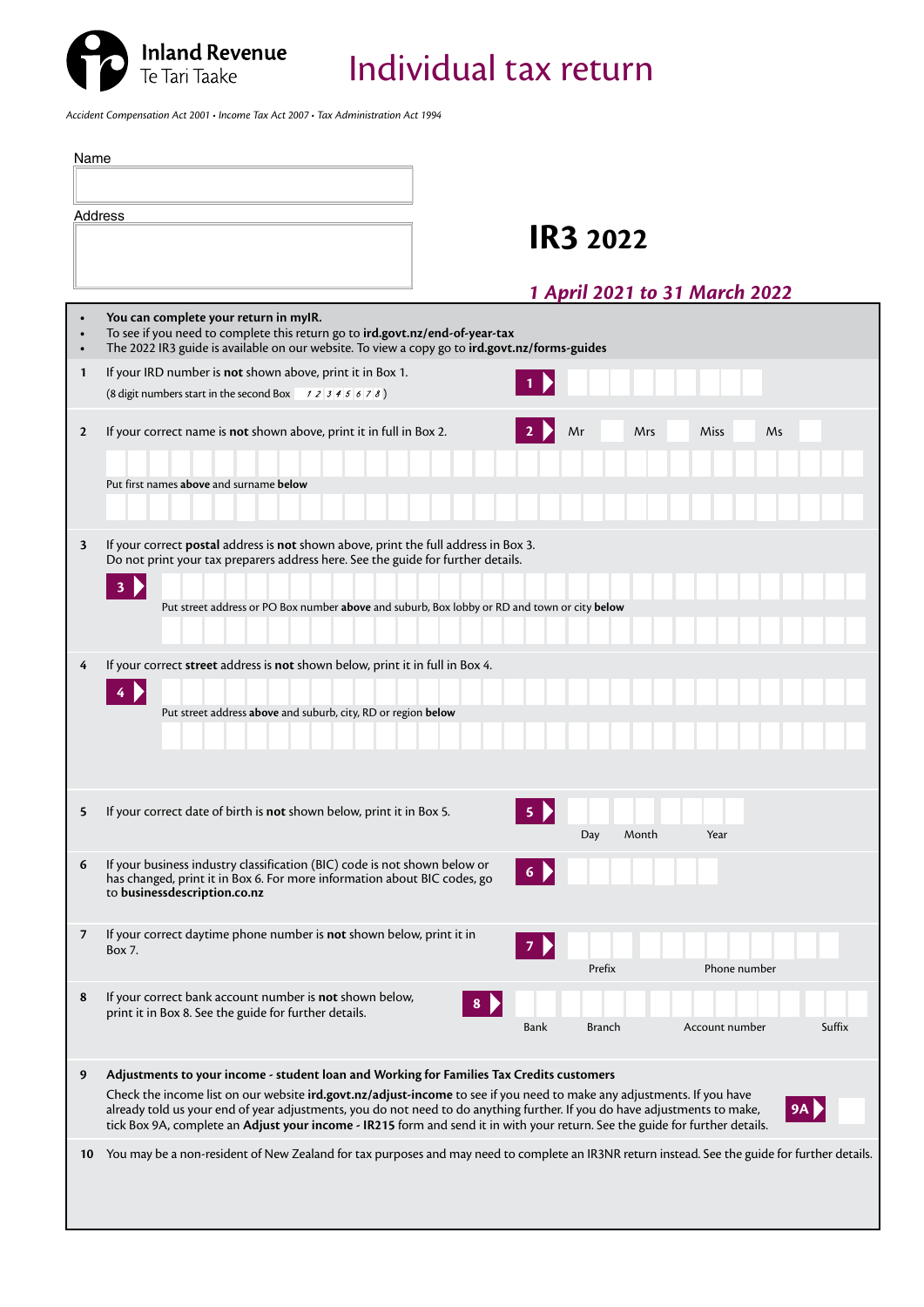|    | <b>Income</b> Note: If any total is a loss, put a minus sign in the last Box provided.                                                                     |                      |                                                                                                                                                                             |  |  |  |
|----|------------------------------------------------------------------------------------------------------------------------------------------------------------|----------------------|-----------------------------------------------------------------------------------------------------------------------------------------------------------------------------|--|--|--|
| 11 | Did you receive family tax credit from Work and Income? Do not include any payments from Inland Revenue. See the guide for further details.                |                      |                                                                                                                                                                             |  |  |  |
|    | Go to Question 11A<br>No                                                                                                                                   | Yes                  | Enter the amount from your Summary of Income below.                                                                                                                         |  |  |  |
|    |                                                                                                                                                            |                      | Total family tax credit from Work and Income                                                                                                                                |  |  |  |
|    |                                                                                                                                                            |                      |                                                                                                                                                                             |  |  |  |
|    |                                                                                                                                                            |                      | 11A Did you receive income with tax deducted, as shown on your Summary of Income? See the guide for further details.                                                        |  |  |  |
|    | Go to Question 12<br>No<br><b>Total PAYE deducted</b>                                                                                                      | Yes                  | Copy the amounts from your Summary of Income to the Boxes below.<br>Total gross income                                                                                      |  |  |  |
|    | Ś<br><b>11A</b>                                                                                                                                            |                      | 11B                                                                                                                                                                         |  |  |  |
|    | ACC earners' levy                                                                                                                                          |                      | Total income not liable for ACC earners' levy                                                                                                                               |  |  |  |
|    | S<br>11D                                                                                                                                                   |                      | \$<br>11C                                                                                                                                                                   |  |  |  |
|    | Total tax deducted<br>11E                                                                                                                                  |                      | See the guide for a list of income not liable for ACC<br>earners' levy (for example NZ Super, income-tested                                                                 |  |  |  |
|    |                                                                                                                                                            |                      | benefits and student allowances).                                                                                                                                           |  |  |  |
| 12 |                                                                                                                                                            |                      | Did you receive income from schedular payments, as shown on your Summary of Income? See the guide for further details.                                                      |  |  |  |
|    | Go to Question 13<br>No<br>Total tax deducted                                                                                                              | Yes<br>Box 29)       | Copy the schedular payment totals from your Summary of Income to Boxes 12A and 12B<br>below. Enter any expenses related to schedular payments in Box 12C (do not include at |  |  |  |
|    |                                                                                                                                                            |                      |                                                                                                                                                                             |  |  |  |
|    |                                                                                                                                                            | Total gross payments |                                                                                                                                                                             |  |  |  |
|    |                                                                                                                                                            | 12B                  |                                                                                                                                                                             |  |  |  |
|    |                                                                                                                                                            | 12C                  | Expenses related to schedular payments (do not include expenses claimed here at Box 29)                                                                                     |  |  |  |
|    |                                                                                                                                                            |                      | Net schedular payments (Subtract Box 12C from Box 12B)                                                                                                                      |  |  |  |
|    |                                                                                                                                                            |                      |                                                                                                                                                                             |  |  |  |
| 13 |                                                                                                                                                            |                      | Did you have any New Zealand interest paid or credited to you? Include any interest from partnerships, look-through companies and/or                                        |  |  |  |
|    | trusts. Keep your interest statements or certificates.<br>Go to Question 14<br><b>No</b>                                                                   | Yes                  | Print the totals here. See the guide for further details.                                                                                                                   |  |  |  |
|    | <b>Total RWT</b>                                                                                                                                           |                      | Total gross interest                                                                                                                                                        |  |  |  |
|    | \$<br><b>13A</b>                                                                                                                                           |                      | \$<br>13BI                                                                                                                                                                  |  |  |  |
|    | If any of your interest was received from a partnership, look-through<br>company, trust and/or estate, tick 13C.                                           |                      |                                                                                                                                                                             |  |  |  |
| 14 | from partnerships, look-through companies and/or trusts. Keep your dividend statements.                                                                    |                      | Did you have any New Zealand dividends paid or credited to you or did you receive shares instead of dividends? Include any dividends                                        |  |  |  |
|    | <b>No</b><br>Go to Question 15                                                                                                                             | Yes                  | Print the totals here. See the guide for further details.                                                                                                                   |  |  |  |
|    | Total dividend imputation credits<br>Ś<br>14                                                                                                               |                      |                                                                                                                                                                             |  |  |  |
|    | <b>Total dividend RWT credits</b>                                                                                                                          |                      | Total gross dividends                                                                                                                                                       |  |  |  |
|    | \$<br>14A                                                                                                                                                  |                      |                                                                                                                                                                             |  |  |  |
|    | If any of your dividends were received from a partnership, look-through<br>company, trust and/or estate, tick 14C.                                         |                      |                                                                                                                                                                             |  |  |  |
| 15 | Did you receive any taxable Maori authority distributions? Keep your distribution statements.                                                              |                      |                                                                                                                                                                             |  |  |  |
|    | Go to Question 16<br>N <sub>o</sub><br>Total Māori authority credits                                                                                       | Yes                  | Print the totals here. See the guide for further details.<br>Total Māori authority distributions                                                                            |  |  |  |
|    | \$                                                                                                                                                         |                      | S                                                                                                                                                                           |  |  |  |
|    |                                                                                                                                                            |                      |                                                                                                                                                                             |  |  |  |
| 16 | Did you receive any New Zealand estate or trust income? Exclude interest, dividends and distributions shown at Questions 13, 14, or 15,<br>as appropriate. |                      |                                                                                                                                                                             |  |  |  |
|    | Go to Question 17<br>No                                                                                                                                    | Yes                  | Print the totals here. See the guide for further details.                                                                                                                   |  |  |  |
|    | Total tax paid by trustees<br>\$                                                                                                                           |                      | Total estate or trust income (excluding amount in Box 16C)<br>S                                                                                                             |  |  |  |
|    |                                                                                                                                                            |                      | Total taxable distributions from non-complying trusts                                                                                                                       |  |  |  |
|    |                                                                                                                                                            |                      | $\zeta$<br>16C                                                                                                                                                              |  |  |  |

ı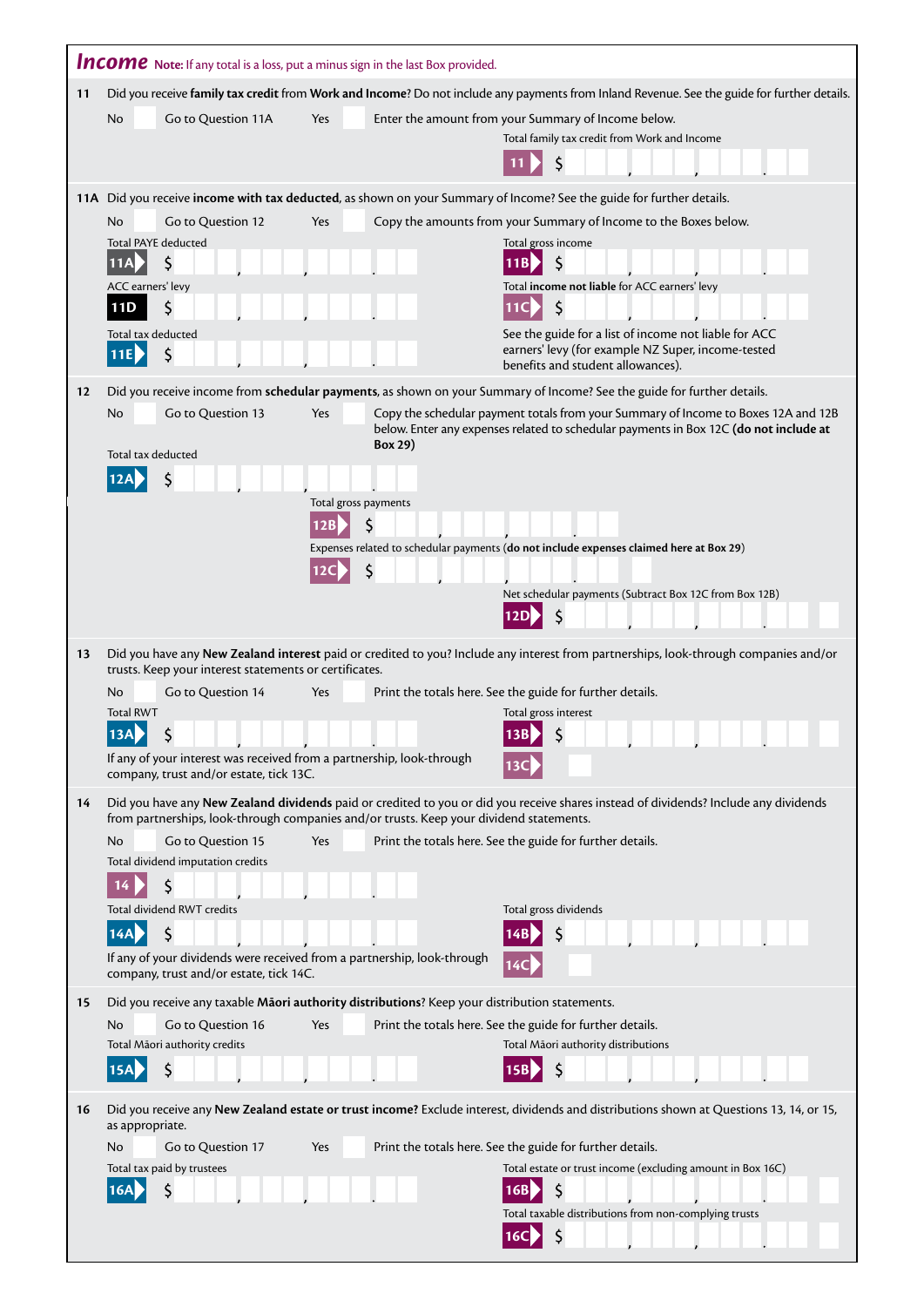| 17  | Did you receive any overseas income? Attach proof of overseas tax paid and a letter detailing any overseas losses to the return.                                                                               |  |  |  |  |  |
|-----|----------------------------------------------------------------------------------------------------------------------------------------------------------------------------------------------------------------|--|--|--|--|--|
|     | Go to Question 18<br>Yes<br>Print the totals here. See the guide for further details.<br>No                                                                                                                    |  |  |  |  |  |
|     | Total overseas tax paid<br>Total overseas income                                                                                                                                                               |  |  |  |  |  |
|     | \$<br>\$<br><b>17A</b>                                                                                                                                                                                         |  |  |  |  |  |
|     | If your total overseas income includes a withdrawal and/or transfer<br>17C<br>from a foreign superannuation scheme, see the guide and tick Box 17C<br>if applicable.                                           |  |  |  |  |  |
| 18  | Did you receive any partnership income? Exclude any income/losses shown at Questions 13, 14, 15, 17, 22, 23, 25, or 27 as appropriate.                                                                         |  |  |  |  |  |
|     | No<br>Print the totals here. See the guide for further details.<br>Go to Question 19<br>Yes                                                                                                                    |  |  |  |  |  |
|     | Total partnership tax credits<br>Total active partnership income                                                                                                                                               |  |  |  |  |  |
|     | \$<br><b>18A</b><br>18B                                                                                                                                                                                        |  |  |  |  |  |
| 19  | Did you receive any look-through company (LTC) income? Exclude any income/loss shown at Questions 13, 14, 15, 17, 22, 23, 25 and 27.                                                                           |  |  |  |  |  |
|     | Go to Question 20<br>Print the totals here. See the guide for further details.<br>No<br>Yes<br>Total LTC tax credits                                                                                           |  |  |  |  |  |
|     | \$<br>19A                                                                                                                                                                                                      |  |  |  |  |  |
|     | Total active LTC income - if this amount is a loss, put a minus sign in the last Box.                                                                                                                          |  |  |  |  |  |
|     | \$<br>19B                                                                                                                                                                                                      |  |  |  |  |  |
|     | Non-allowable deductions this year                                                                                                                                                                             |  |  |  |  |  |
|     | S<br>Prior years' non-allowable deductions claimed this year                                                                                                                                                   |  |  |  |  |  |
|     | \$<br>19D                                                                                                                                                                                                      |  |  |  |  |  |
|     | Adjusted LTC income                                                                                                                                                                                            |  |  |  |  |  |
|     | Either add Boxes 19B and 19C or subtract Box 19D from 19B.<br>Print your answer in Box 19E.                                                                                                                    |  |  |  |  |  |
| 20  | Did you receive a shareholder-employee salary with no tax deducted?                                                                                                                                            |  |  |  |  |  |
|     | Go to Question 21<br>Print the totals here. See the guide for further details.<br>No<br>Yes                                                                                                                    |  |  |  |  |  |
|     | Total shareholder-employee salary                                                                                                                                                                              |  |  |  |  |  |
|     | If you did not receive a shareholder-employee salary but may in the                                                                                                                                            |  |  |  |  |  |
|     | future, tick Box 20A.                                                                                                                                                                                          |  |  |  |  |  |
|     | <b>20B</b><br>Shareholder AIM tax credit<br>Ş                                                                                                                                                                  |  |  |  |  |  |
|     | If you qualify for WfFTC, and you are a major shareholder working full-time without pay for your close company<br><b>20C</b><br>which earns gross income, see the guide and tick Box 20C if it applies to you. |  |  |  |  |  |
| 21  | Tax credit and income subtotal<br>Add the blue Boxes 11E, 12A, 13A, 14A, 15A, 16A, 18A, 19A and 20B.<br>Add the dark red Boxes 11B, 12D, 13B, 14B, 15B, 16B, 16C,                                              |  |  |  |  |  |
|     | Print the total in Box 21A.<br>17B, 18B, 19E and 20. Print the total in Box 21B.<br>Tax credit subtotal<br>Income subtotal                                                                                     |  |  |  |  |  |
|     | \$<br>21B                                                                                                                                                                                                      |  |  |  |  |  |
| 22  | Did you receive any income or incur any expenditure from residential property?                                                                                                                                 |  |  |  |  |  |
|     | Go to Question 23.<br>Print the totals below. See the guide for further details.<br>No<br>Yes                                                                                                                  |  |  |  |  |  |
|     | Individual<br>Combination<br>Select which method you are using<br>(tick one)<br>Portfolio                                                                                                                      |  |  |  |  |  |
|     | Total residential income<br>Residential rental deductions                                                                                                                                                      |  |  |  |  |  |
|     | 22A<br>22B                                                                                                                                                                                                     |  |  |  |  |  |
|     | Excess residential rental deductions brought forward<br>Residential rental deductions claimed this year                                                                                                        |  |  |  |  |  |
|     | $\zeta$<br>\$.<br>22C<br><b>22D</b><br>Excess residential rental deductions carried forward<br>Net residential income - if a loss, put a minus sign in the last Box                                            |  |  |  |  |  |
|     | S<br>22E<br>22F                                                                                                                                                                                                |  |  |  |  |  |
|     |                                                                                                                                                                                                                |  |  |  |  |  |
| 23. | Did you incur any interest from residential property?                                                                                                                                                          |  |  |  |  |  |
|     | Go to Question 24.<br>Yes<br>Print the totals below. See the guide for further details.<br>No<br>Total interest on residential property<br>Interest expense claimed                                            |  |  |  |  |  |
|     | \$<br>\$<br>23A<br>23B                                                                                                                                                                                         |  |  |  |  |  |
|     |                                                                                                                                                                                                                |  |  |  |  |  |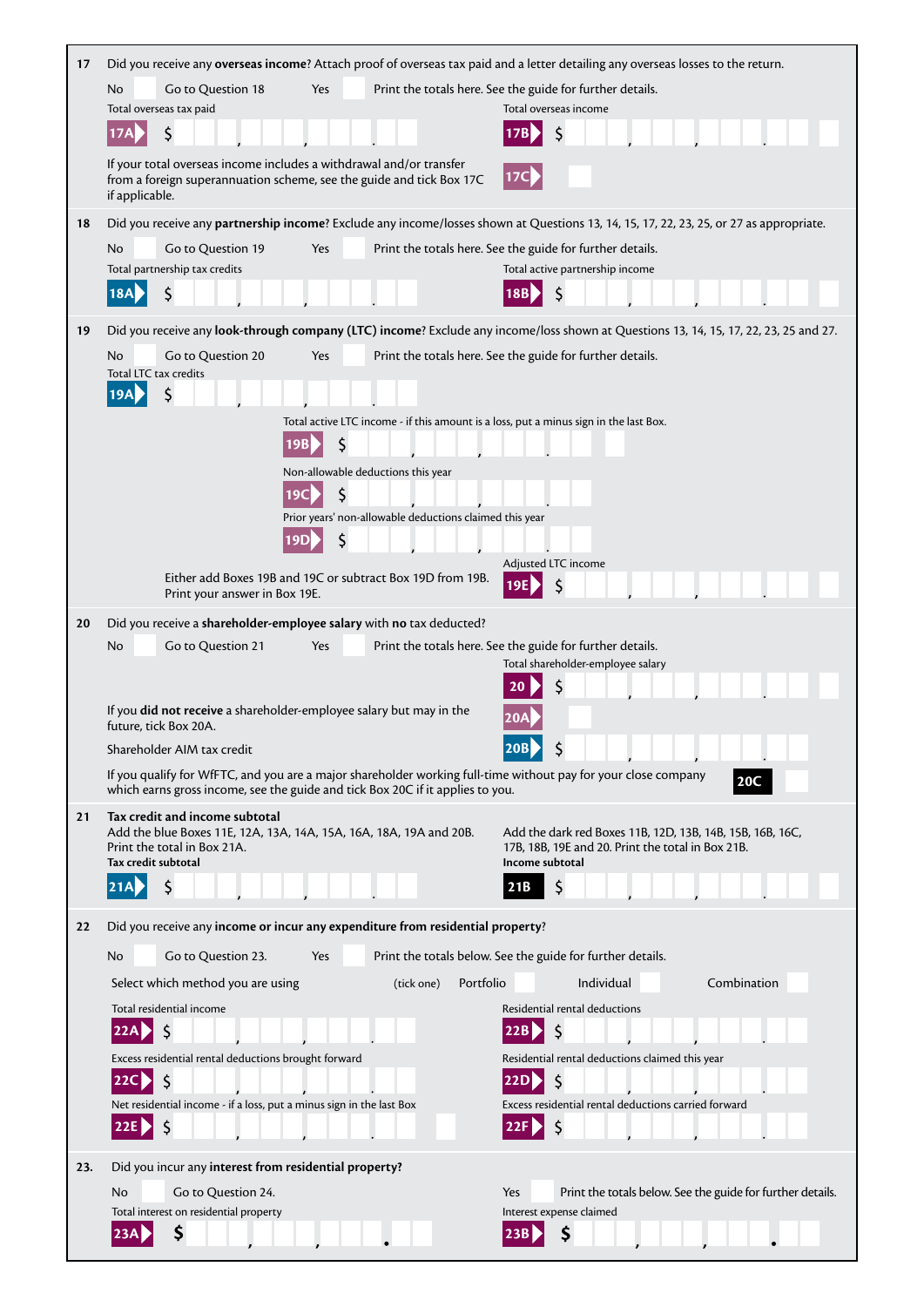|    | Reason for interest expense claimed                                                                                                                                             |                                                                                                                 |
|----|---------------------------------------------------------------------------------------------------------------------------------------------------------------------------------|-----------------------------------------------------------------------------------------------------------------|
|    | 23C <br>A Māori exempt company or not a residential land company                                                                                                                | New build exemption                                                                                             |
|    | Certain schedule 15 exclusions or property not in NZ                                                                                                                            | Development or land business exemption                                                                          |
|    | Loans drawn down prior to 27 March 2021 or interest<br>incurred before 1 October 2021                                                                                           | Emergency, transitional, social or council housing                                                              |
| 24 | Did you receive any other rents? Do not include any income already shown at Question 22.                                                                                        |                                                                                                                 |
|    | Go to Question 25<br>No<br>Yes                                                                                                                                                  | Print the totals here. See the guide for further details.<br>Net rents                                          |
|    |                                                                                                                                                                                 |                                                                                                                 |
| 25 | Did you receive income from self-employment? Do not include any income from your Summary of Income here.                                                                        |                                                                                                                 |
|    | Go to Question 26<br>No<br>Yes                                                                                                                                                  | Print the totals here. See the guide for further details.<br>Self-employed net income                           |
|    |                                                                                                                                                                                 |                                                                                                                 |
| 26 | Did you receive any income from taxable property sales/disposals not already included elsewhere in the return? (Do not include any<br>bright-line loss)                         |                                                                                                                 |
|    | Go to Question 27<br>No<br>Yes                                                                                                                                                  | Print details here. See the guide for further details.                                                          |
|    | Residential land withholding tax (RLWT) credit<br>26A                                                                                                                           | Profit/loss from sale of property - if a loss, put a minus sign in the last Box                                 |
| 27 | Did you receive any government subsidy? Do not include subsidy amounts here which have been included in the gross earnings or<br>schedular payments section of your IR3 return. |                                                                                                                 |
|    | Go to Question 28<br>No<br>Yes                                                                                                                                                  | Print the details here. See the guide for further details.<br><b>Total Government subsidies</b>                 |
|    |                                                                                                                                                                                 |                                                                                                                 |
| 28 | Did you receive any other income?                                                                                                                                               |                                                                                                                 |
|    | Go to Question 29<br>No<br>Yes                                                                                                                                                  | Print the totals here. See the guide for further details.<br>Total other net income                             |
|    |                                                                                                                                                                                 |                                                                                                                 |
|    | Put name of payer above, and type of income below                                                                                                                               |                                                                                                                 |
| 29 | <b>Total income</b>                                                                                                                                                             | <b>Total income</b>                                                                                             |
|    | Add Boxes 21B, 22E, 24, 25, 26B, 27 and 28 Print your answer in Box 29.                                                                                                         | 29                                                                                                              |
| 30 | Are you claiming other expenses against your income? Note: If you've claimed expenses somewhere else in this return, do not show<br>them here.                                  |                                                                                                                 |
|    | No.<br>Go to Question 31<br>Yes                                                                                                                                                 | Print the totals here. See the guide for further details.                                                       |
|    | If you paid someone to complete your return, print that person's name in the panel below.                                                                                       | Total other expenses claimed                                                                                    |
|    | Put first names above, and surname below                                                                                                                                        |                                                                                                                 |
|    |                                                                                                                                                                                 |                                                                                                                 |
| 31 | Income after expenses                                                                                                                                                           | Income after expenses                                                                                           |
|    | Subtract Box 30 from Box 29. Print your answer in Box 31.<br>Use this amount to work out your tax credits.                                                                      |                                                                                                                 |
| 32 | Are you claiming net losses brought forward?                                                                                                                                    |                                                                                                                 |
|    | Go to Question 33<br>No<br>Yes<br>Amount brought forward                                                                                                                        | Print the net loss amounts in Boxes 32A and 32B. See the guide for further details.<br>Amount claimed this year |
|    |                                                                                                                                                                                 | Ś                                                                                                               |
| 33 | Your taxable income                                                                                                                                                             | Taxable income                                                                                                  |
|    | Subtract Box 32B from Box 31. Print your answer in Box 33.                                                                                                                      |                                                                                                                 |
|    |                                                                                                                                                                                 |                                                                                                                 |

L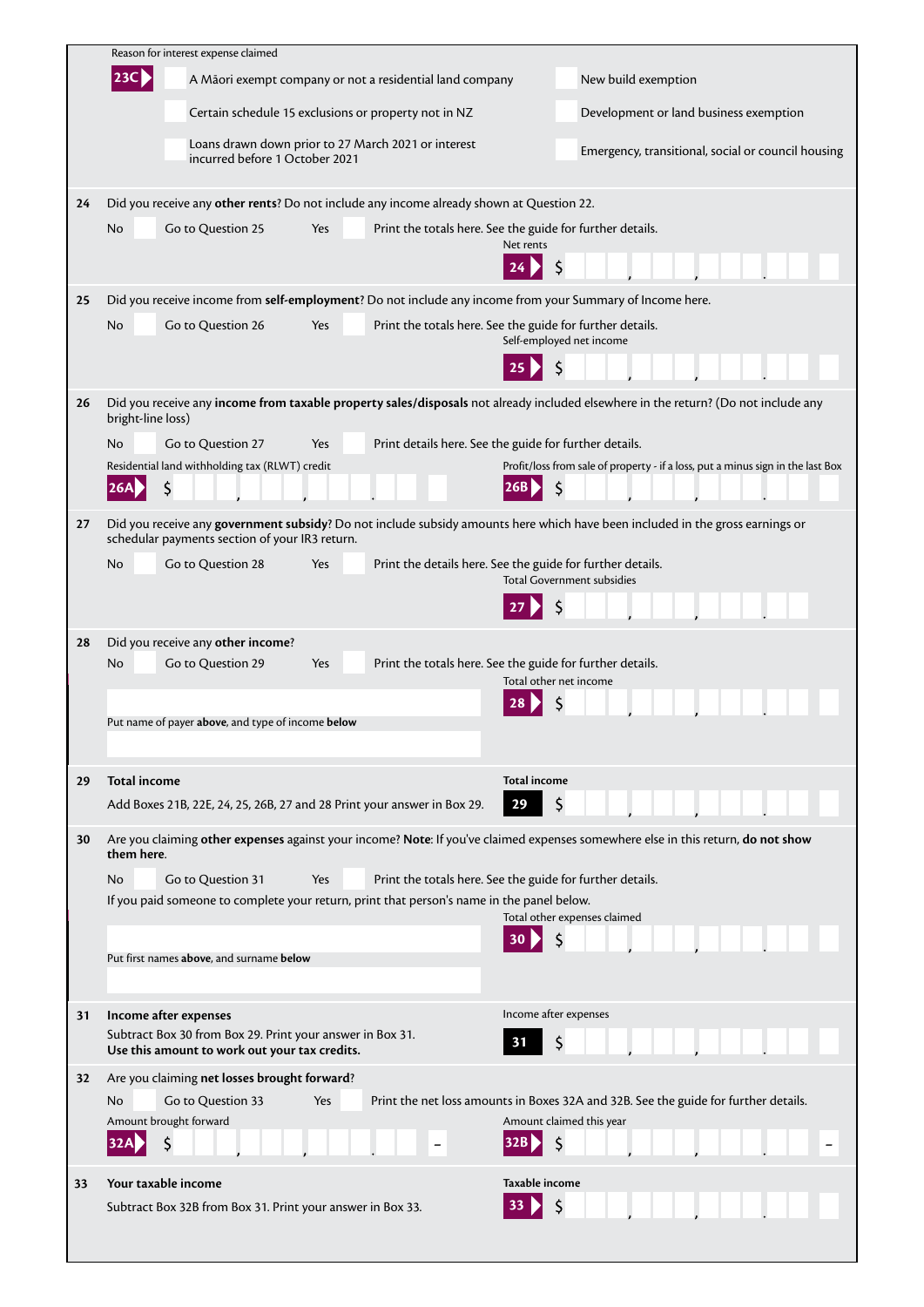|    | <b>Tax credits</b>          | Claim a tax credit for donations on the Tax credit claim form - IR526.<br>Do not send in donation receipts with this IR3 return. See the guide for further details.                                                                                |                   |                                                           |        |                              |                              |        |    |       |  |
|----|-----------------------------|----------------------------------------------------------------------------------------------------------------------------------------------------------------------------------------------------------------------------------------------------|-------------------|-----------------------------------------------------------|--------|------------------------------|------------------------------|--------|----|-------|--|
| 34 |                             | If your income at Question 31 is between \$24,000 and \$48,000, you may be able to claim the independent earner tax credit (IETC).<br>See our website at ird.govt.nz/IETC or refer to the guide to see if you're eligible and calculate your IETC. |                   |                                                           |        |                              |                              |        |    |       |  |
|    |                             | 34A Are you eligible for this tax credit? To have the IETC included in your assessment you must tick "Yes" below.                                                                                                                                  |                   |                                                           |        |                              |                              |        |    |       |  |
|    | 34A<br>Yes                  | <b>No</b>                                                                                                                                                                                                                                          | Go to Question 35 |                                                           |        |                              |                              |        |    |       |  |
|    | Start                       | 34B If you received excluded overseas income, complete the dates you received this below.                                                                                                                                                          |                   |                                                           | End    |                              |                              |        |    |       |  |
|    | 34B                         |                                                                                                                                                                                                                                                    |                   |                                                           |        |                              |                              |        |    |       |  |
|    | Day                         | Month                                                                                                                                                                                                                                              | Year              |                                                           |        | Day                          | Month                        | Year   |    |       |  |
|    |                             | Print the number of qualifying months here.                                                                                                                                                                                                        |                   |                                                           |        | 34C                          |                              |        |    |       |  |
|    |                             | Print your tax credit here.                                                                                                                                                                                                                        |                   |                                                           |        |                              |                              |        |    |       |  |
| 35 | No                          | Do you have excess imputation credits brought forward?                                                                                                                                                                                             |                   |                                                           |        |                              |                              |        |    |       |  |
|    |                             | Go to Question 36                                                                                                                                                                                                                                  | Yes               | Print the total here. See the guide for further details.  |        |                              |                              |        |    |       |  |
|    |                             |                                                                                                                                                                                                                                                    |                   |                                                           |        |                              |                              |        |    |       |  |
|    |                             | <b>Portfolio Investment Entity calculation</b>                                                                                                                                                                                                     |                   |                                                           |        |                              |                              |        |    |       |  |
| 36 | No                          | Did you receive any Portfolio Investment Entity (PIE) income?<br>Go to Question 37                                                                                                                                                                 | Yes               | Print the totals here. See the guide for further details. |        |                              |                              |        |    |       |  |
|    | <b>Total PIE deductions</b> |                                                                                                                                                                                                                                                    |                   |                                                           |        | <b>Total PIE Income/Loss</b> |                              |        |    |       |  |
|    | S<br>36A                    |                                                                                                                                                                                                                                                    |                   |                                                           | 36B    | S                            |                              |        |    |       |  |
|    |                             | Use the PIE worksheet in the guide work out your PIE calculation<br>outcome. Transfer Box 5 of the worksheet to Box 36C.                                                                                                                           |                   |                                                           | 36C    | PIE calculation outcome      |                              |        |    |       |  |
|    | <b>Tax calculation</b>      |                                                                                                                                                                                                                                                    |                   |                                                           |        |                              |                              |        |    |       |  |
| 37 |                             | Use the tax calculation worksheet in the guide to work out the amount of tax to pay or amount to be refunded.                                                                                                                                      |                   |                                                           |        |                              |                              |        |    |       |  |
|    |                             |                                                                                                                                                                                                                                                    |                   |                                                           |        | 37                           | Tax on taxable income        |        |    |       |  |
|    |                             | Transfer the tax on taxable income from Box 2 of the worksheet to Box 37.                                                                                                                                                                          |                   |                                                           |        |                              | Residual income tax          |        |    |       |  |
|    |                             | Transfer the residual income tax from Box 14 of the worksheet to Box 37A.                                                                                                                                                                          |                   |                                                           |        | 37A                          | \$                           |        |    |       |  |
|    |                             |                                                                                                                                                                                                                                                    |                   |                                                           |        |                              | (Tick one)                   | Credit |    | Debit |  |
|    |                             | Transfer the <b>tax calculation result</b> from Box 16 of the worksheet to Box 37B.                                                                                                                                                                |                   |                                                           |        | 37B)                         | Tax calculation result<br>\$ |        |    |       |  |
|    |                             |                                                                                                                                                                                                                                                    |                   |                                                           |        |                              | (Tick one)                   | Credit |    | Debit |  |
| 38 |                             | Are you entitled to claim an early payment discount? See the guide for                                                                                                                                                                             |                   |                                                           |        |                              |                              |        |    |       |  |
|    | further details.            |                                                                                                                                                                                                                                                    |                   |                                                           |        | 38 <sup>1</sup>              |                              | Yes    |    | No    |  |
|    |                             | <b>Refunds and/or transfers</b>                                                                                                                                                                                                                    |                   |                                                           |        |                              |                              |        |    |       |  |
|    |                             | Note: If you, your partner, or ex-partner, received any Working for Families Tax Credits during the year, this is not your final refund or tax to pay.<br>You can check and update your Working for Families details in myIR.                      |                   |                                                           |        |                              |                              |        |    |       |  |
| 39 |                             | Getting a refund - how do you want it paid?<br>Copy your refund from Box 37B to Box 39.                                                                                                                                                            |                   |                                                           |        | 39                           | \$                           |        |    |       |  |
|    |                             | Do you want your refund transferred:                                                                                                                                                                                                               |                   |                                                           |        |                              |                              |        |    |       |  |
|    |                             | to 2023 provisional tax? Print the amount in Box 39A.                                                                                                                                                                                              |                   |                                                           |        | 39A                          | \$                           |        |    |       |  |
|    |                             | to this year's student loan? Print the amount in Box 39B.                                                                                                                                                                                          |                   |                                                           |        | 39B                          | \$                           |        |    |       |  |
|    |                             | to someone else's income tax account?<br>Are you "associated"? See the guide for further details.                                                                                                                                                  |                   |                                                           |        |                              | Yes                          |        | No |       |  |
|    |                             | Name of taxpayer receiving your refund                                                                                                                                                                                                             |                   |                                                           |        | Their IRD number             |                              |        |    |       |  |
|    |                             |                                                                                                                                                                                                                                                    |                   |                                                           |        | 39D)                         |                              |        |    |       |  |
|    | Year ended 31 March         |                                                                                                                                                                                                                                                    |                   |                                                           | Amount |                              | \$                           |        |    |       |  |
|    |                             | to someone else's 2022 student loan?<br>Are you "associated"? See the guide for further details.                                                                                                                                                   |                   |                                                           |        |                              | Yes                          |        | No |       |  |
|    |                             |                                                                                                                                                                                                                                                    |                   |                                                           |        |                              |                              |        |    |       |  |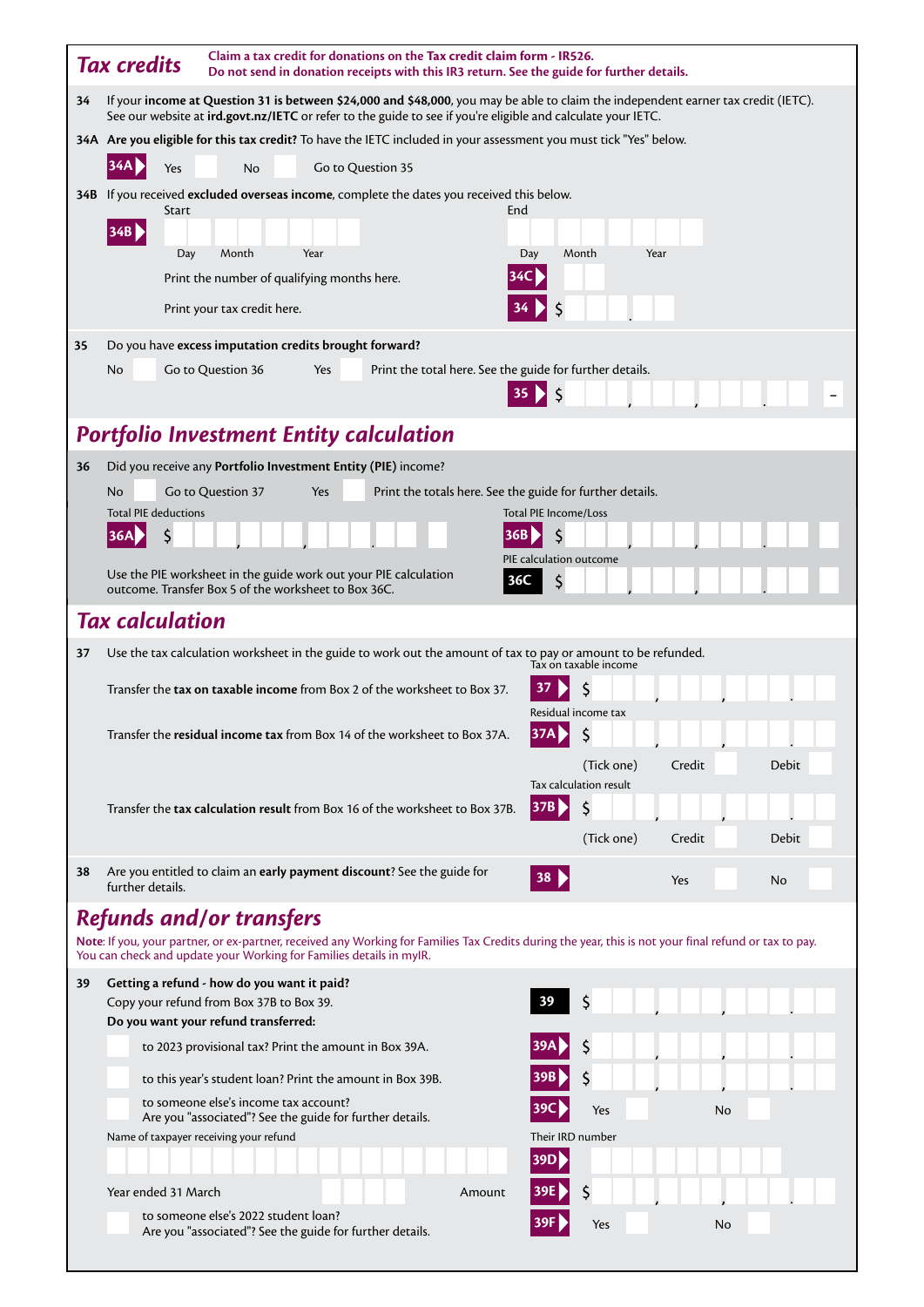|    | Name of taxpayer receiving your refund                                                                                                                                                                                                                                       | Their IRD number                                                                       |  |  |  |  |  |
|----|------------------------------------------------------------------------------------------------------------------------------------------------------------------------------------------------------------------------------------------------------------------------------|----------------------------------------------------------------------------------------|--|--|--|--|--|
|    |                                                                                                                                                                                                                                                                              |                                                                                        |  |  |  |  |  |
|    | Amount                                                                                                                                                                                                                                                                       | \$                                                                                     |  |  |  |  |  |
|    | Other - If you want your:                                                                                                                                                                                                                                                    |                                                                                        |  |  |  |  |  |
|    | • refund transferred to another tax type, or                                                                                                                                                                                                                                 |                                                                                        |  |  |  |  |  |
|    | • overpaid 2023 provisional tax transferred to pay your 2022 residual income tax debt<br>staple a note to the top of the front page of this return.                                                                                                                          |                                                                                        |  |  |  |  |  |
|    | Subtract Boxes 39A, 39B, 39E and 39H from Box 39. Print your answer in                                                                                                                                                                                                       | \$<br><b>391</b>                                                                       |  |  |  |  |  |
|    | Box 39I.                                                                                                                                                                                                                                                                     |                                                                                        |  |  |  |  |  |
|    | The fastest and safest way to receive your refund is by direct credit to your bank account. Check the correct bank account is preprinted<br>at Question 8. If your bank account is not preprinted, include it at Question 8.                                                 |                                                                                        |  |  |  |  |  |
|    | <b>2023 provisional tax</b>                                                                                                                                                                                                                                                  |                                                                                        |  |  |  |  |  |
| 40 | Is the amount in Box 37A a debit of more than \$5,000?                                                                                                                                                                                                                       |                                                                                        |  |  |  |  |  |
|    | Go to Question 41 Yes<br>No                                                                                                                                                                                                                                                  | You may have to pay 2023 provisional tax. See the guide, then print the details below. |  |  |  |  |  |
|    | Print the option used (S, E or R) in Box 40A.                                                                                                                                                                                                                                |                                                                                        |  |  |  |  |  |
|    |                                                                                                                                                                                                                                                                              |                                                                                        |  |  |  |  |  |
|    | • Print your 2023 provisional tax payment in Box 40B.                                                                                                                                                                                                                        | 0 0<br>\$                                                                              |  |  |  |  |  |
| 41 | Did you at any time during the income year hold rights in a foreign company, unit trust, superannuation scheme or life insurance                                                                                                                                             |                                                                                        |  |  |  |  |  |
|    | policy for which disclosure is required?                                                                                                                                                                                                                                     |                                                                                        |  |  |  |  |  |
|    | 41<br>Go to Question 42<br>See the guide for further details.<br>No<br>Yes                                                                                                                                                                                                   |                                                                                        |  |  |  |  |  |
| 42 | Is this return for a part-year?                                                                                                                                                                                                                                              |                                                                                        |  |  |  |  |  |
|    | Go to Question 43<br>No<br>Yes                                                                                                                                                                                                                                               | Refer to the guide. If "Yes", tick the situation below that applies to you.            |  |  |  |  |  |
|    | You arrived in (or returned to) New Zealand and you're now a tax resident                                                                                                                                                                                                    |                                                                                        |  |  |  |  |  |
|    | You left New Zealand permanently (for more than 325 days)                                                                                                                                                                                                                    |                                                                                        |  |  |  |  |  |
|    | You're a student loan borrower and you've left New Zealand for 184 days or more                                                                                                                                                                                              |                                                                                        |  |  |  |  |  |
|    | You were declared bankrupt                                                                                                                                                                                                                                                   |                                                                                        |  |  |  |  |  |
|    | This return is for a deceased person to the date of their death                                                                                                                                                                                                              |                                                                                        |  |  |  |  |  |
|    | Your balance date changed during the year.                                                                                                                                                                                                                                   |                                                                                        |  |  |  |  |  |
|    | Print the start and end dates                                                                                                                                                                                                                                                |                                                                                        |  |  |  |  |  |
|    | From<br>the return is for in the spaces                                                                                                                                                                                                                                      | to                                                                                     |  |  |  |  |  |
|    | Month<br>Year<br>Day<br>provided.                                                                                                                                                                                                                                            | Month<br>Year<br>Day                                                                   |  |  |  |  |  |
|    | Notice of assessment and declaration                                                                                                                                                                                                                                         |                                                                                        |  |  |  |  |  |
|    | 43 Refer to the guide, then read and sign the following:                                                                                                                                                                                                                     |                                                                                        |  |  |  |  |  |
|    | The information in this return is true and correct and represents my assessment for the year ended 31 March 2022 as required under the<br>Tax Administration Act 1994. It is also a correct statement of my earnings for the purposes of the Accident Compensation Act 2001. |                                                                                        |  |  |  |  |  |
|    | Signature                                                                                                                                                                                                                                                                    |                                                                                        |  |  |  |  |  |
|    | Date                                                                                                                                                                                                                                                                         |                                                                                        |  |  |  |  |  |
|    | Make a copy of this return for your own records. There are penalties for not completing a tax return or for filing a false return. See the<br>guide for further details.                                                                                                     |                                                                                        |  |  |  |  |  |
|    | 44 What to do next                                                                                                                                                                                                                                                           |                                                                                        |  |  |  |  |  |
|    | • Attach your summary of income and/or Working for Families Tax Credits form to your return if you've made any changes on them.                                                                                                                                              |                                                                                        |  |  |  |  |  |
|    | Print your name and IRD number on all other papers attached to your return.                                                                                                                                                                                                  |                                                                                        |  |  |  |  |  |
|    | Send us your return by 7 July 2022, unless you have an extension of time or a non-standard balance date.                                                                                                                                                                     |                                                                                        |  |  |  |  |  |
|    | Send your completed return to the address shown below. Keep a copy for your records.                                                                                                                                                                                         |                                                                                        |  |  |  |  |  |
|    | • If you have tax to pay, you need to pay it by 7 February 2023 to avoid any penalties (if you have a tax agent, see the guide for further<br>details). You can pay earlier if you want to. If you want to pay now, you can make payments:                                   |                                                                                        |  |  |  |  |  |
|    | - electronically, through your bank - we recommend you pay electronically using the "pay tax" function provided by most<br>New Zealand banks, or                                                                                                                             |                                                                                        |  |  |  |  |  |

– by credit card online through our website.

RESET FORM